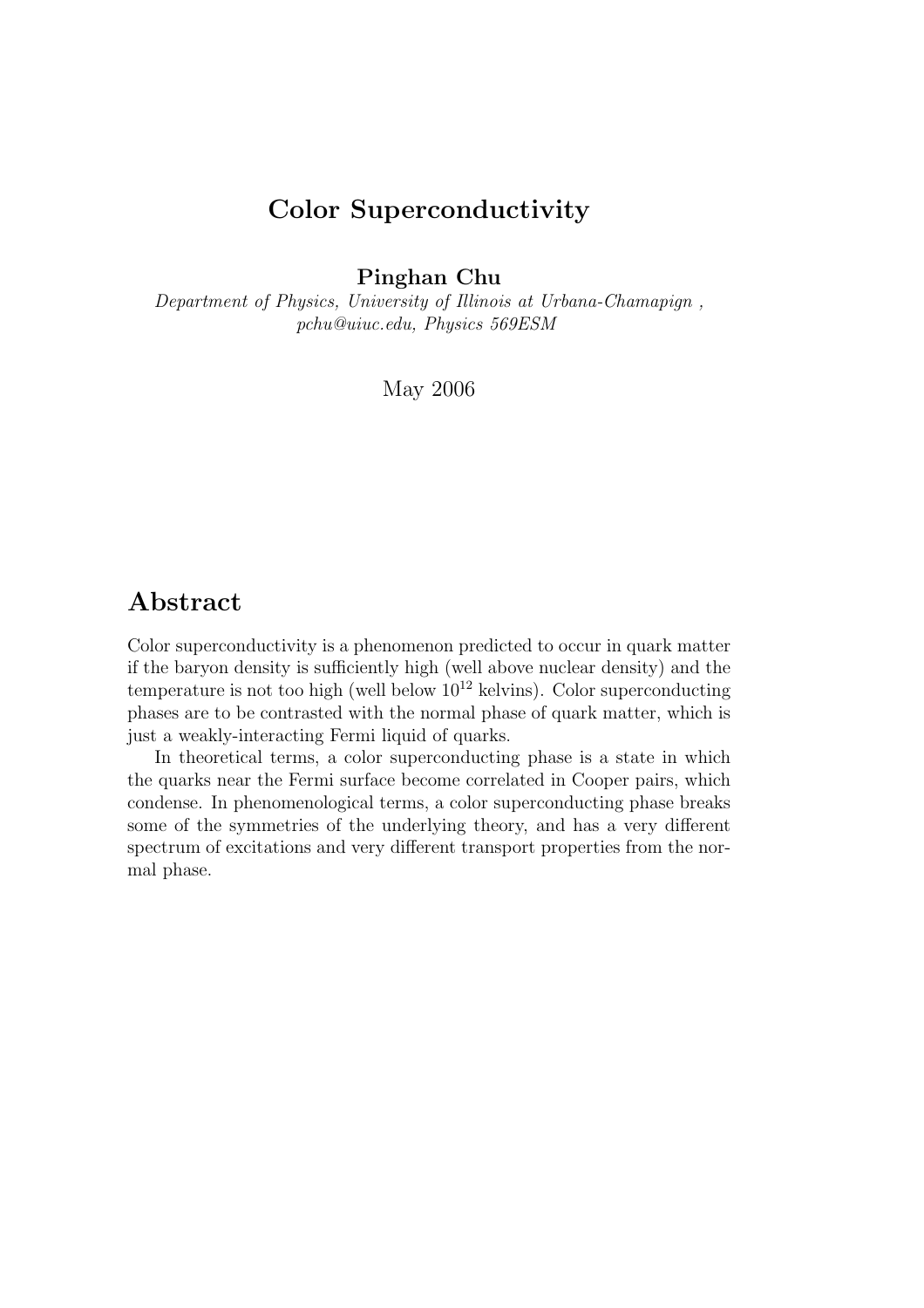### 1 Introduction

Quantum Chromodynamics (QCD) has been the best theory of the strong interaction responsible for binding together protons and neutrons within the atomic nucleus for over 25 years. Nucleons are not treated as the fundamental objects but as the composite states of more elementary particles called quarks and gluons of size roughly 1fm. Quarks have spin- $\frac{1}{2}$ . Gluons are vector gauge bosons that mediate strong color charge interactions of quarks in QCD.

First, I should explore the consequences of the quark picture for the thermodynamics of strongly-interacting matter, i.e., the behavior as conditions such as temperature and density are varied. Fig. 1 shows a proposed phase diagram for QCD. The names of the various phases are shown in green, and the environment in which they might be found in black. Phase coexistence lines are shown as solid lines, critical points as filled circles, and crossovers by shaded regions. The control parameters are temperature  $T$  and baryon chemical potential  $\mu$ . There is no process within QCD which can change the number of baryons  $N_B$  minus the number of anti-baryons  $N_{\bar{B}}$ ; in other words we can identify a conserved quantum number  $B = N_B - N_{\bar{B}}$  called baryon number. Quarks and anti-quarks carry  $B = \pm \frac{1}{3}$  $\frac{1}{3}$  respectively. Now, for systems in which baryon number is allowed to vary, the most convenient thermodynamic potential to consider is the grand potential  $\Omega(T, V, \mu) = E - TS - \mu B$ . Thermodynamic equilibrium is reached when  $\Omega$  is minimised, and for a system in equilibrium we recognise  $\mu$  as the increase in E whenever B increases by one. When systems are analysed using the grand canonical ensemble  $\mu$  is kept as a control parameter, and the baryon density  $n_B = B/V$  is a derived quantity whose value depends on the details of the equation of state  $n_B = n_B(T,\mu)$ .

In the bottom left-hand corner of the phase diagram Fig. 1 where T and  $\mu$  are both small, the thermodynamic behavior can be described in terms of a vapour of hadrons, which is the composite bound states of quarks and/or antiquarks. As T is raised, eventually there comes a point where phase tranisition occurs to a phase where the dominant components are no longer hadrons but the quarks together with gluons. Since quarks and gluons play similar roles in QCD to the electrons and photons of QED, the phase is called the *quark-gluon plasma* (QGP). Along the  $\mu$ -axis, the nuclear matter is at  $\mu_{o} \simeq 922 \text{MeV}$ , given by the nucleon rest mass minus the binding energy per nucleon, which is estimated from empirical models of nuclei such as the liquid drop model. Keeping raising  $\mu$ , there is believed to be a phase transition at a larger value of  $\mu$  to a phase in which quarks rather than nucleons are the dominant degrees of freedom. Such quark matter may conceivably be found at the cores of compact astrophysical objects such as neutron stars. It has been speculated that Fermi surface phenomena analogous to the Bardeen-Cooper-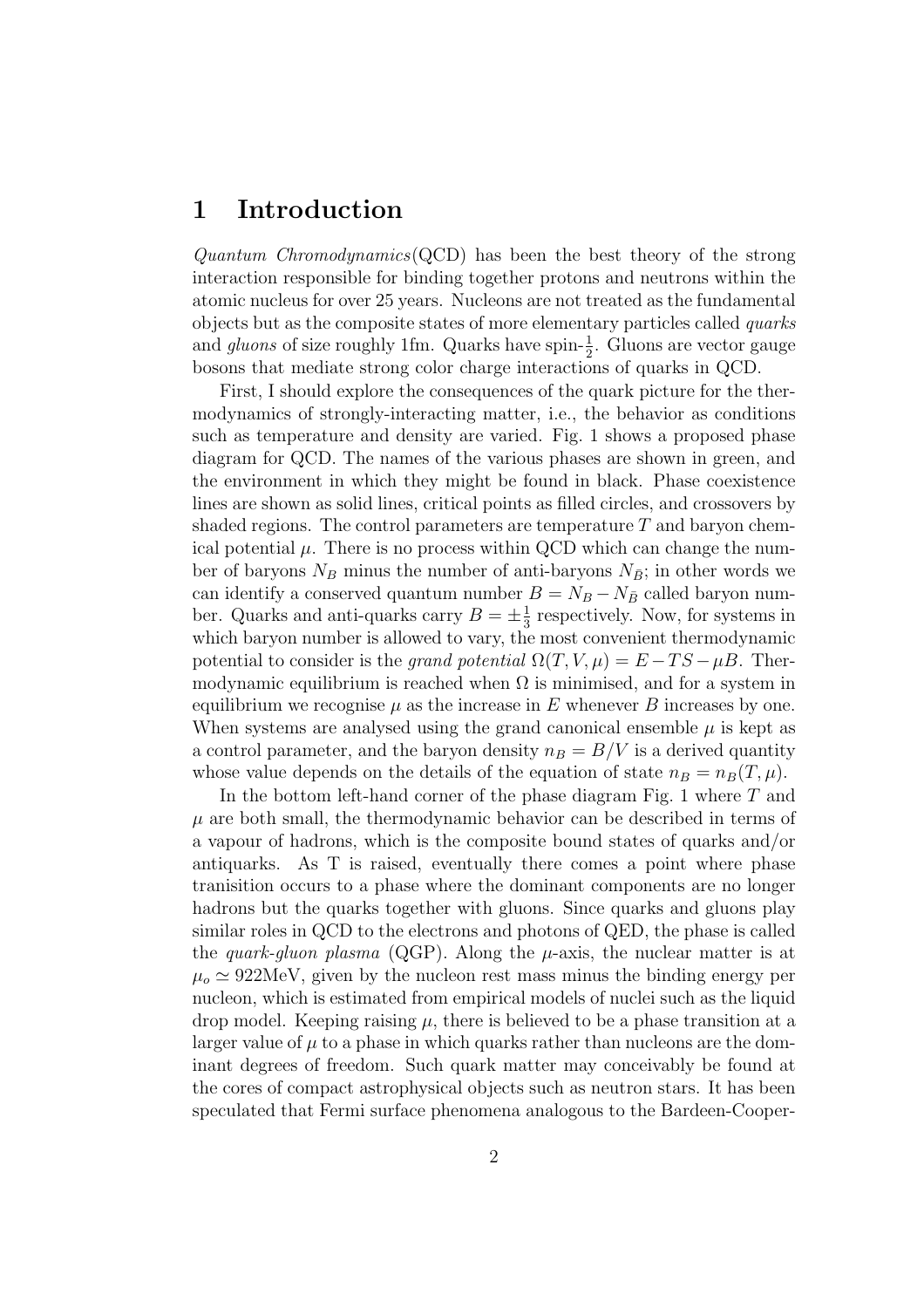

Figure 1: Proposed phase diagram for QCD. SPS, RHIC and ALICE are the names of relativistic heavy-ion collision experiments. 2SC and CFL refer to the diquark condensates).

Schrieffer (BCS) instability, responsible for superconductivity in metals and superfluidity in liquid <sup>3</sup>He at low temperatures, may play an important role. In the lower-right region of the phase diagram, therefore, QCD becomes a branch of condensed matter physics.

## 2 History

The first physicists to realize that QCD implies color superconductivity of quark matter at high density were Stephen Frautschi, a professor at Caltech, and his graduate student Bertrand Barrois. Barrois was able to get part of his work published in the journal Nuclear Physics [2], but the referees of that journal rejected the longer manuscript based on his thesis, which impressively anticipated later results such as the  $\exp(-1/g)$  dependence of the quark condensate on the QCD coupling g. Barrois then left academic physics.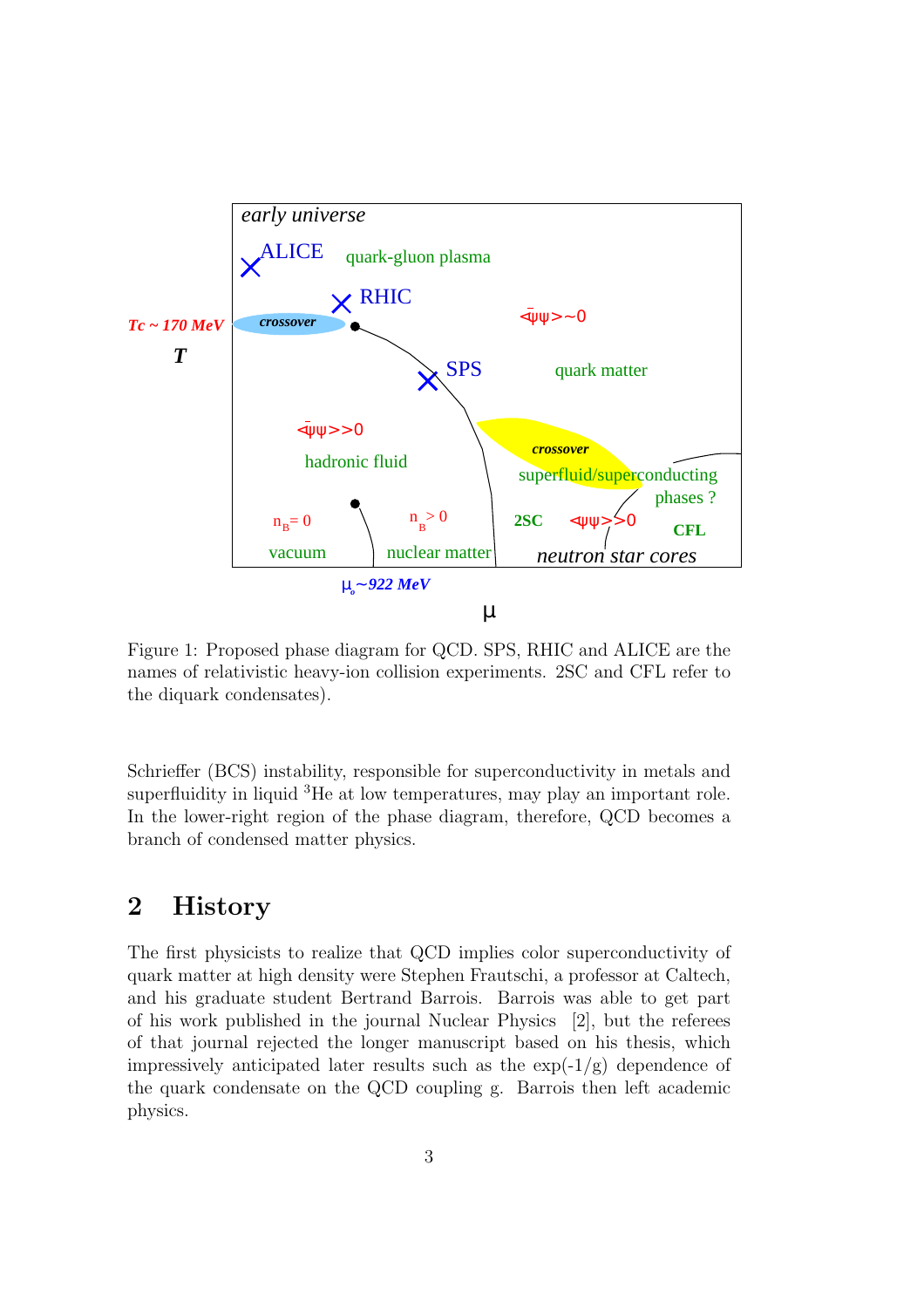In the early 1980s color superconductivity received renewed attention from David Bailin and Alexander Love at Sussex University, who studied various pairing patterns in detail, but did not give much attention to the phenomenology of color superconductivity in real-world quark matter [3].

Apart from papers by M. Iwaskai and T. Iwado of Kochi University in 1995 [4], there was little activity until 1998, when there was a major upsurge of interest in dense quark matter and color superconductivity, sparked by the simultaneously published work of two groups, one at the Institute for Advanced Study in Princeton [6] and the other at SUNY Stonybrook [7]. These physicists pointed out that the strength of the strong interaction makes the phenomenon much more significant than had previously been suggested. These and other groups went on to investigate the complexity of the many possible phases of color superconducting quark matter, and perform accurate calculations in the well-controlled limit of infinite density. Since then, interest in the topic has steadily grown, with current research focussing on the detailed mapping of a plausible phase diagram for dense quark matter, and the search for observable signatures of the occurrence of these forms of matter in compact stars.

#### 3 The properties of QCD



Figure 2: Gluon exchange between quarks. For small inter-quark separation, single gluon exchange (a) dominates. For larger separations gluon selfinteractions (b) are also important.

The fundamental interaction between quarks in QCD arises from the ex-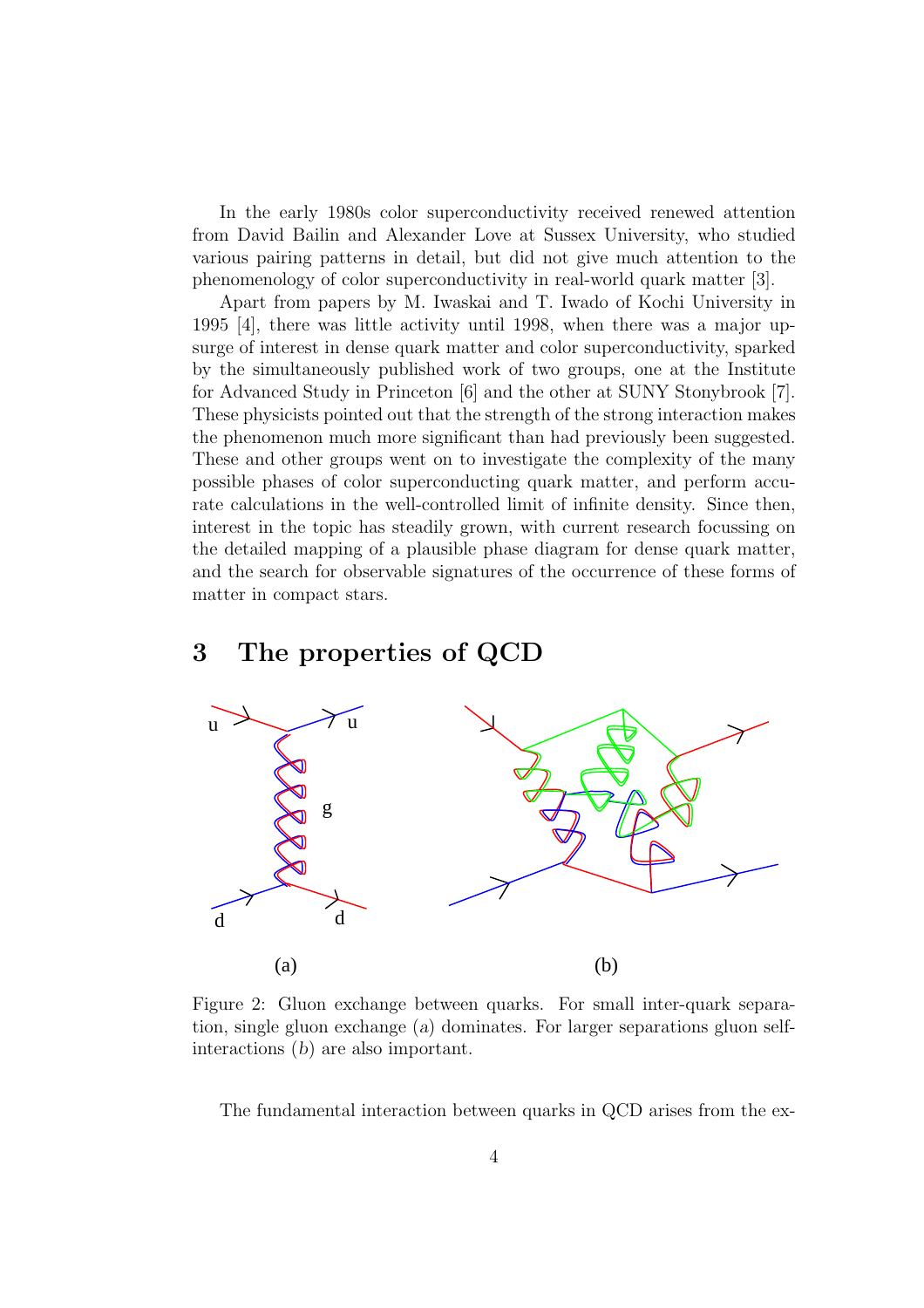change of spin-1 particles called gluons  $q$ , shown schematically in Fig. 2. Gluons are present inside hadrons and are thus also partons, but carry zero baryon number. In QCD the corresponding quantity is called chromoelectric flux, and the gluon is the quantum of the chromoelectric and chromomagnetic fields. By contrast with QED, however, single gluon exchange in QCD only gives an accurate description of the force between quarks at very small distances. At larger separation, things become much more complicated because as well as interacting with q and  $\bar{q}$ , gluons can interact with themselves, in contrast to photons which are electrically neutral and hence do not self-interact. Most of our quantitative knowledge about the quark-gluon interaction at distance scales  $\geq O(0.5$ fm) comes from formulating the equations of QCD on a discrete mesh of spacetime points and modelling quantum fluctuations of the q,  $\bar{q}$  and g fields by numerical simulation, as known as lattice gauge theory. It turns out that the potential between a  $q\bar{q}$  pair at separation  $r$  is

$$
V(r) = -\frac{A(r)}{r} + Kr.\tag{1}
$$

For small  $r$  the first term in (1) dominates, and describes an attractive Coulomb-like interaction. It is important to note, however, that the coefficient  $A$  itself has a mild scale-dependence due to quantum effects<sup>1</sup>. Detailed analysis reveals that  $A(r) \propto 1/\ln(r^{-1})$ , implying that the interaction between quarks gets weaker as their separation decreases. In the limit  $r \to 0$  the quarks can be considered non-interacting, a property known as asymptotic freedom. Asymptotic freedom enables inelastic electron-proton collisions to be interpreted in terms of scattering of high-momentum virtual photons off almost-free partons; its theoretical discovery thus played a pivotal role in establishing QCD as the theory of the strong interaction.

As r increases the second term in (1) takes over, implying that the  $q\bar{q}$ potential rises linearly with separation. This can be understood by considering Fig 3, which shows lines of chromoelectric flux between a quark and anti-quark. By contrast with QED, the field lines do not spread out in space to form a dipole pattern, but remain localised within a narrow region of diameter  $\sim 0.7$ fm between the sources known as a fluxtube. Within the tube the chromoelectric field strength is roughly uniform; therefore the energy of the system is proportional to the length of the fluxtube, in agreement with  $Eq.(1).$ 

Let us develop the analogy with QED a little further. The QCD quantity corresponding to electric charge is called color, and comes in three forms: "red", "blue". and "green". Both quarks and gluons have color quantum

<sup>&</sup>lt;sup>1</sup>A is proportional to strong force coupling constant  $\alpha_S$ .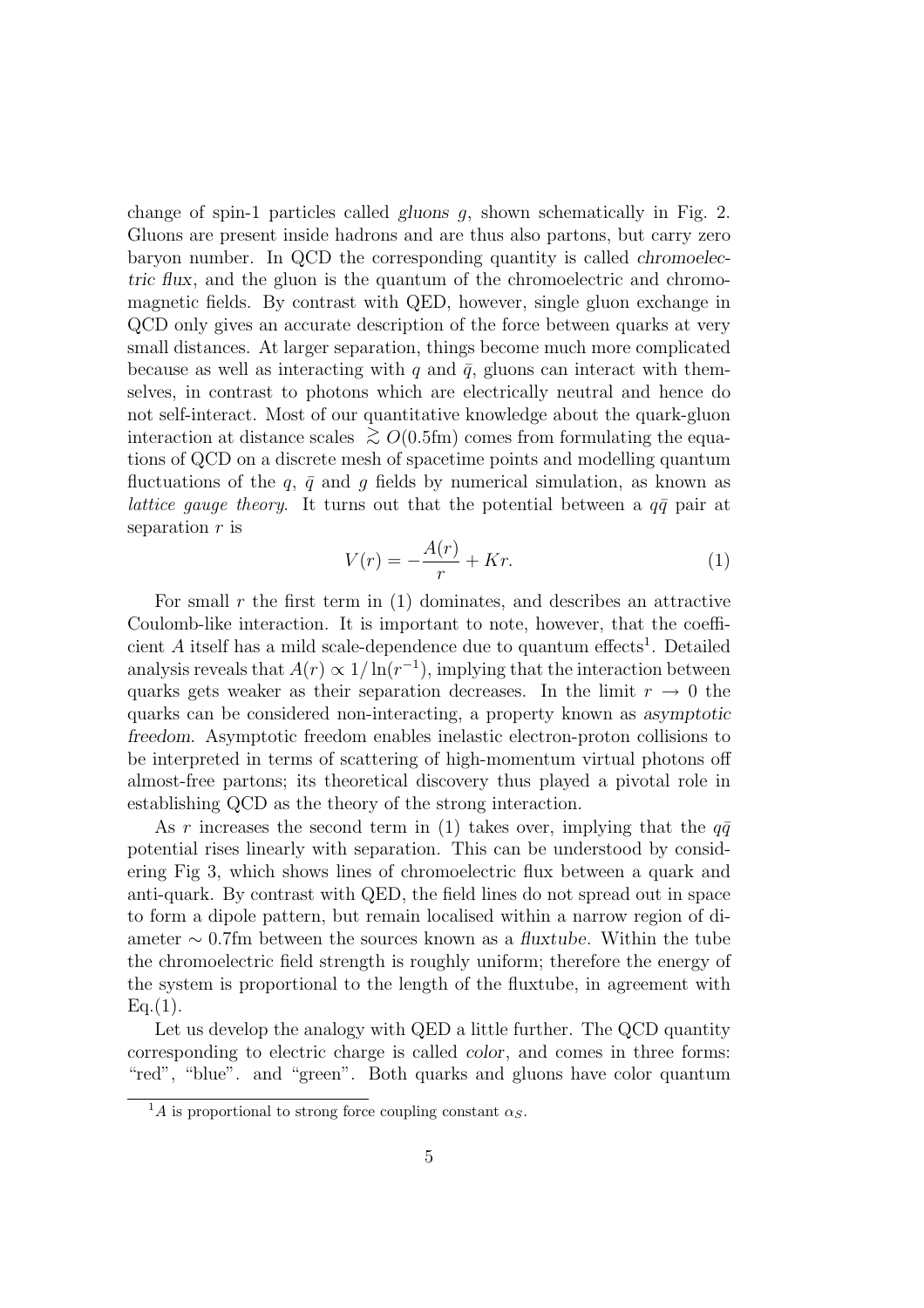

Figure 3: Chromoelectric flux between a  $q\bar{q}$  pair.

numbers. Anti-quarks have complementary colors "anti-red", "anti-blue" and "anti-green". The gluon exchange responsible for QCD forces carries color between different particles; hence the colored nature of the gluons can be regarded as the origin of their self-interaction. The only stable finiteenergy systems are those formed from complementary combinations of color, such as  $q_g\bar{q}_{\bar{g}}$  mesons or  $q_rq_bq_g$  baryons. The  $q\bar{q}$  pair formed in string-breaking is produced with exactly the right color combination to maintain this overall color-neutrality. Forces between color-neutral objects such as nucleons within the nucleus can be viewed as a second-order effect akin to Van der Waals forces between neutral atoms.<sup>2</sup> From our viewpoint the most important aspect is that colored objects such as isolated quarks or gluons are never observed. This property of QCD, supported by all the theoretical considerations of the previous paragraphs, and to date not contradicted by experiment, is called color confinement.

The two crucial ingredients we have identified, asymptotic freedom and color confinement, are built into a much simpler description of the strong interaction known as the Bag model, in which massless quarks move freely within a spherical hadron of radius  $R$ , but are prevented from travelling further by an inwards-acting pressure due to the confining nature of the bulk vacuum.

We now come to another important aspect of QCD dynamics. When a particle with spin  $\vec{s}$  propagates, it is possible to define a quantity called helicity  $h = \vec{s}.\vec{k}/|\vec{k}|$ , which is the projection of the spin axis along the direction

<sup>&</sup>lt;sup>2</sup>In fact inter-nucleon forces can be modelled by the exchange of color-neutral mesons such as pions. The dimension of a nucleus is comparable with the Compton wavelength of a pion.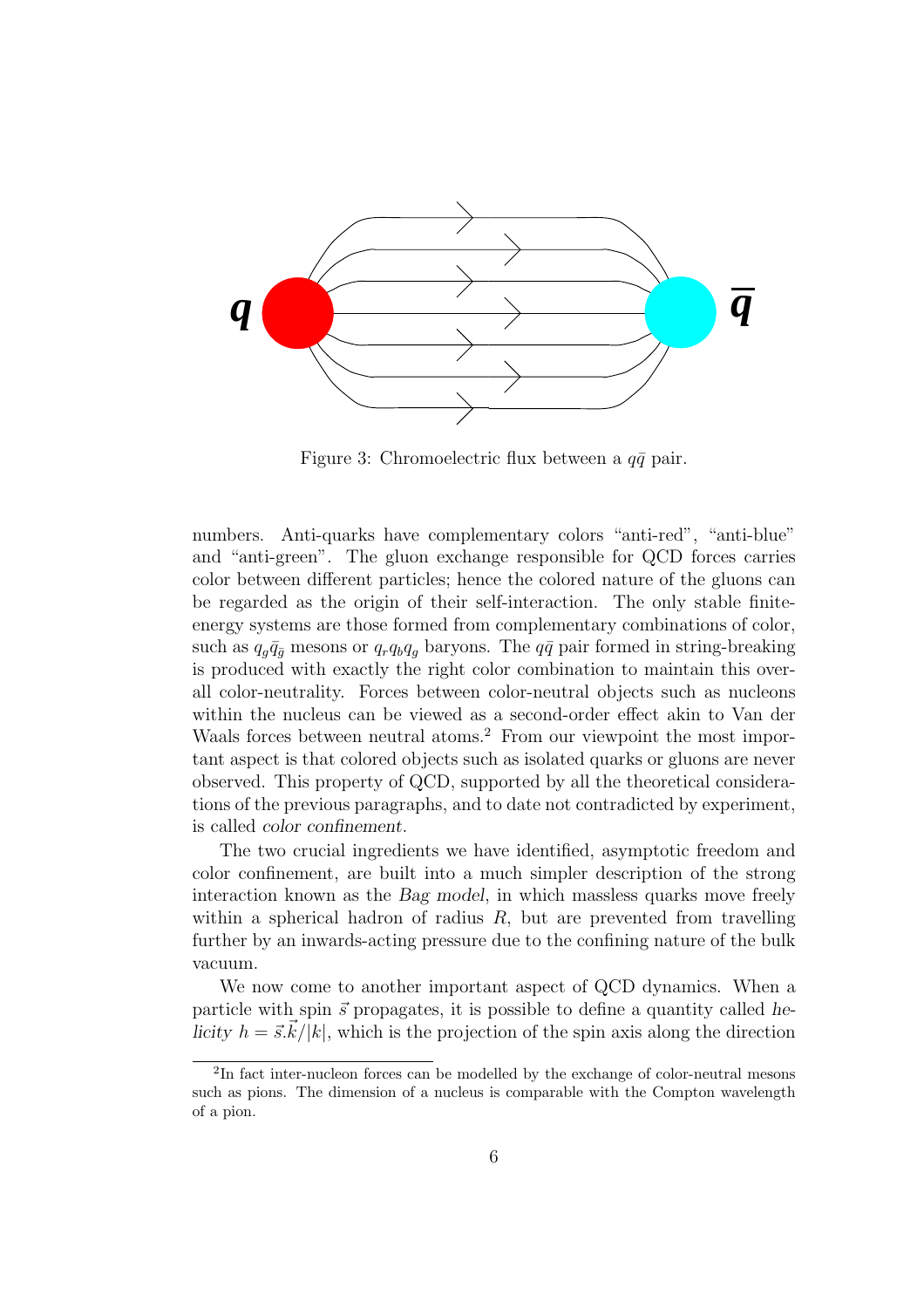of the particle's motion, defined by the momentum  $\vec{k}$ . For a spin- $\frac{1}{2}$  particle like the quark, there are two possible helicity eigenstates  $h = \pm \frac{1}{2}$  $\frac{1}{2}$ , usually referred to as left- and right-handed states since they are related by a mirror reflection. A quark's helicity is not altered by either emission or absorption of a gluon; hence in the absence of any other effect one might deduce that the numbers of left- and right-handed quarks are separately conserved in QCD, leading to two good quantum numbers  $B_L$  and  $B_R$ . A moment's thought, however, shows that this can only be the case if quarks have zero mass and hence travel at the speed of light. Otherwise, it is possible to Lorentz boost to a frame in which the quark's momentum has the opposite sign; since angular momentum along the boost axis is not changed, helicity in the new frame must also have the opposite sign. We conclude that in a relativistically covariant treatment massive quarks must be described as a superposition of helicity eigenstates, the mass  $m$  parametrising the overlap between them and hence effectively the rate of  $L \leftrightarrow R$  transitions. Since in this case only  $B = B_L + B_R$  remains as a good quantum number, we say that the chiral symmetry relating left and right-handed quarks and enabling them to be thought of as independent particles is broken by the quark mass.

Chiral symmetry breaking  $(\chi$ SB), like that of other symmetries in manybody or quantum field theory, can occur via the theory's own dynamics. We have seen that QCD is responsible for a strong attractive interaction between q and  $\bar{q}$ . The force is so strong, in fact, that the state usually considered as the ground state or vacuum, namely that of no particle present, is actually unstable with respect to formation of a condensate of tightly bound  $q\bar{q}$  pairs, much as the ground state of superfluid helium is a Bose condensate of He atoms in the lowest quantum state. Let us denote the vacuum by the ket  $|0\rangle$ , and the field operators which create or destroy a quark when acting on a ketas  $\psi, \psi$  respectively. A  $\chi$ SB vacuum is then given by

$$
\langle \bar{\psi}\psi \rangle \equiv \langle 0|\bar{\psi}_L \psi_R + \bar{\psi}_R \psi_L |0\rangle \neq 0. \tag{2}
$$

Since neither  $|0\rangle$  is annihilated by  $\psi$ , nor  $\langle 0|$  by  $\bar{\psi}$ , the vacuum must contain  $q\bar{q}$  pairs. In QCD it is believed that the value of  $\langle \bar{\psi}\psi \rangle \simeq (250 \text{MeV})^3$ , which can be interpreted as the number of such pairs per unit volume.

As Eq.(2) implies, the condensate pairs  $\psi_L$  with  $\bar{\psi}_R$ , and vice versa. Since  $\bar{\psi}\psi$  leaves  $B_L + B_R$  invariant but changes  $B_L - B_R$  by two units, a nonvanishing condensate implies that the latter quantity has no definite value in the vacuum and only  $B$  remains as a good quantum number. A lefthanded quark propagating through such a vacuum can be annihilated by  $\psi_L$ , leaving  $\bar{\psi}_R$  to create a right-handed quark with the same momemtum. The quark will thus flip its helicity at a rate proportional to  $\langle \psi \psi \rangle$  – in other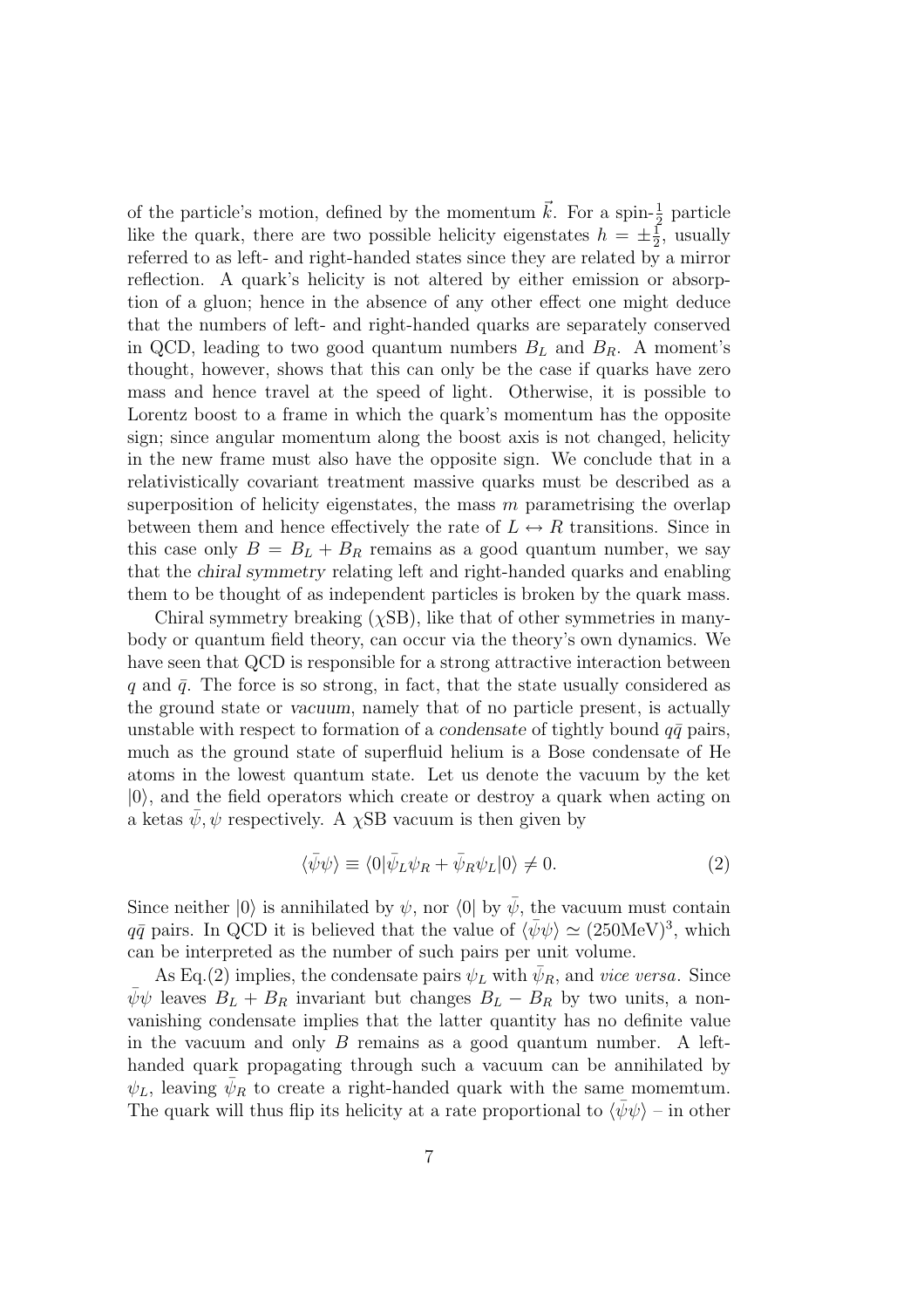words, it will propagate just as if it had a mass. Spontaneous  $\chi$ SB in QCD is thus the agency by which the nucleon acquires most of its mass. It is also a natural consequence of quark confinement. Consider the bag model description of massless quarks moving back and forth within a small volume. At the surface of the bag the quarks must reverse their direction of travel, but not their angular momentum, which is always conserved. Therefore the interaction with the bag wall changes their helicity. Since this cannot be achieved though any process involving gluon exchange between the quarks in the bag, it must arise because the QCD vacuum in the volume outside the bag contains a non-vanishing density of  $q\bar{q}$  pairs with which the bag quarks can exchange helicity. Confinement implies  $\chi$ SB.

# 4 Quark Matter and Color Superconductivity

I now consider the behaviour of QCD as a function of chemical potential  $\mu$ . For T strictly zero as  $\mu$  increases, the ground state is initially the state with no particle present, ie. the vacuum. This situation persists until  $\mu$  reaches the value of the nucleon rest mass minus the binding energy per nucleon in nuclear matter, when it becomes energetically the ground state with a bound nucleon fluid. Ignoring Coulomb repulsive forces between protons, this energy can be estimated from nuclear physics as 16MeV/nucleon; therefore we can identify an onset value  $\mu_o \simeq 922 \text{MeV}$  at which point baryon density  $n_B$  jumps from zero to nuclear density  $n_{B0} \simeq 0.16 \text{fm}^{-3}$ . Since the vacuum and nuclear matter coexist at this point, the value  $\mu = \mu_0$  corresponds to the "room chemical potential" that would be measured should we ever be able to construct a suitable potentiometer! Because  $n_B = -\frac{1}{V}$ V  $\frac{\partial \Omega}{\partial \mu}$ , the discontinuity implies a first order phase transition. We expect the transition to persist for  $T \neq 0$  on grounds of continuity, and therefore show it as a coexistence line emerging from  $\mu = \mu_o$  in Fig. 1. As it now separates a phase in which baryons can be present but are dilute from one in which they are condensed, it is known as the nuclear liquid-vapour transition. It is anticipated that the line ends at a critical point with  $T_c \simeq O(10 \text{MeV})$ ; it is possible that critical opalescence has been detected near this point in the form of the broad distribution of fragment sizes observed in medium-energy nuclear collisions.

What happens as  $\mu$ , and hence  $n_B$ , increase? Unfortunately the lattice gauge theory simulations become ineffective once applied to QCD with  $\mu \neq 0$ . For densities up to 2 -  $3n_{B0}$  we can extrapolate from our current knowledge of nuclear physics. Beyond that we are forced to rely on approximate treatments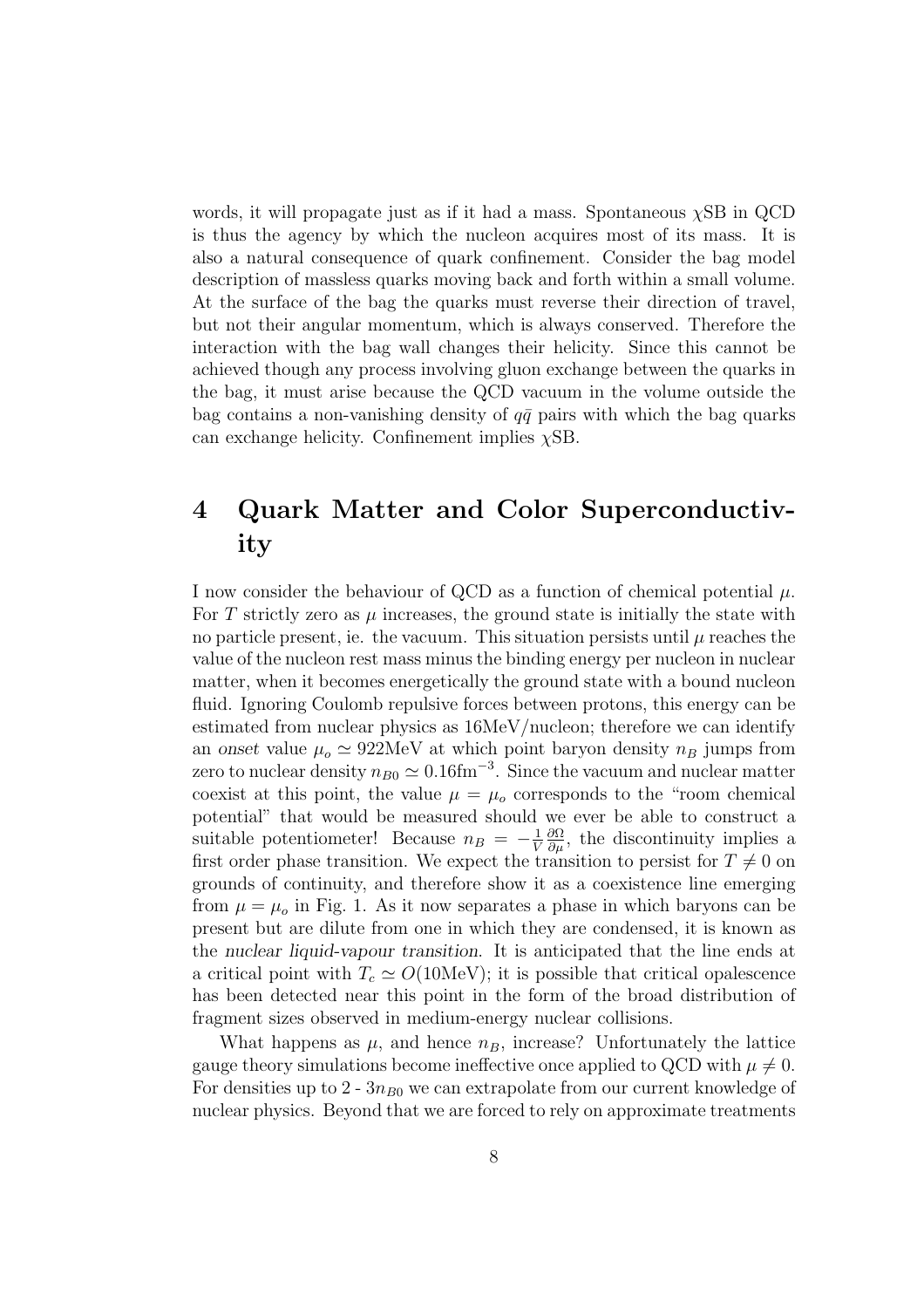such as the bag model. As  $n_B$  increases we again expect a transition from a phase in which matter exists in the form of nucleons to a higher entropy phase where the dominant degrees of freedom are quarks. Naively this should occur at densities of the order of a billion tonnes per teaspoonful where the volume per baryon equals the baryon volume, and the bag surfaces just touch. For degenerate neutron matter at this critical density we have

$$
n_{Bc} \simeq 2 \int_0^{k_F} \frac{4\pi k^2}{(2\pi)^3} dk = \frac{k_F^3}{3\pi^2} \simeq \frac{(\mu_c^2 - M^2)^{\frac{3}{2}}}{3\pi^2} \simeq \frac{1}{R^3} \simeq 1 \text{fm}^{-3},\tag{3}
$$

giving  $μ<sub>c</sub> ~ 1200MeV$ . Various model estimates yield  $μ<sub>c</sub> ~ 1100 - 1500MeV$ , and the jump in density at the transition  $\Delta n_B \sim 2$  - 5 $n_{B0}$ .



Figure 4: Pairing instabilities leading to chiral symmetry breaking (top), and superconductivity (bottom)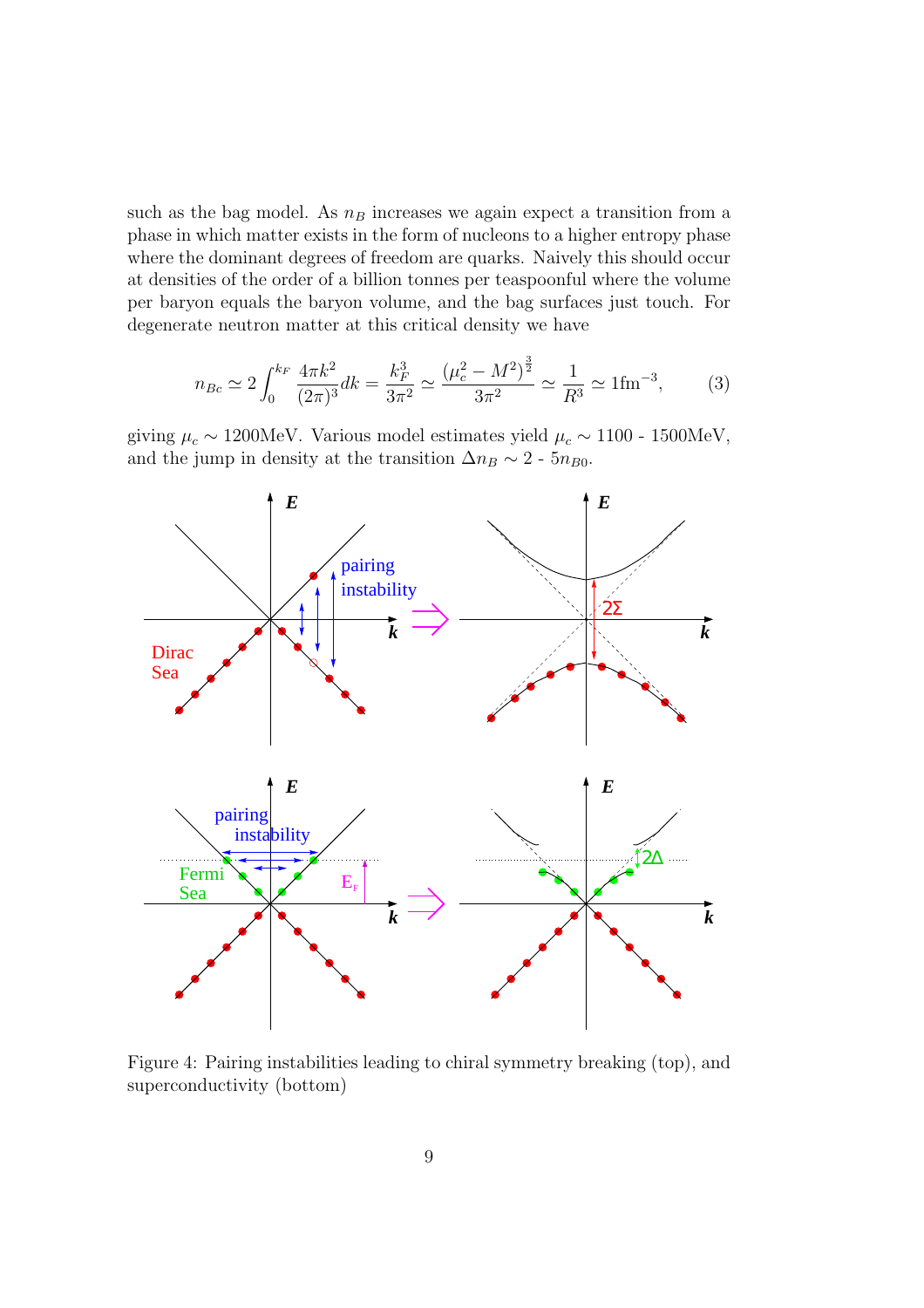Let's discuss the nature of this *quark matter* (QM) phase. In the bag model, the QM phase corresponds to the bag interior in which chiral symmetry is restored and quarks are light. That this might be so on more general grounds is illustrated in the upper part of Fig. 4, where  $\chi$ SB is shown as due to a pairing instability between quarks and anti-quarks of equal and opposite momenta; the  $\bar{q}$  are here interpreted as holes in the Dirac Sea of negative energy states.  $\chi$ SB occurs if the binding energy of the  $q\bar{q}$  pair exceeds the energy needed to excite them: the result is the modified single-particle excitation spectrum shown at upper right, with an energy gap  $2\Sigma$  between the highest occupied and lowest empty states. Now when  $n_B > 0$ , some positive energy states are also occupied, as shown at bottom left; we refer to these as belonging to the Fermi Sea. It is impossible to excite  $q\bar{q}$  pairs if the q state has momentum  $k < k_F$  and is hence already in the Fermi Sea; such pairs are Pauli-blocked. At some point, therefore, available  $q\bar{q}$  states require so much energy to excite that it is preferable to revert to a chirally symmetric ground state. Since  $k_F \gtrsim \mu_c/3 \gg m_{u,d}$ , we deduce the quarks near the Fermi surface which participate in QM's interaction with other forms of matter are highly relativistic.

Much recent interest has been aroused by the idea that QM might have richer properties than those of a simple relativistic fermi liquid. Consider the lower panel of Fig. 4: if the qq interaction is even weakly attractive at the Fermi surface, then another pairing instability, the so-called BCS instability, is expected between quark pairs at antipodal points, leading to a ground state with a non-vanishing diquark condensate  $\langle qq \rangle \neq 0$ . Analogously to  $\chi$ SB, the instability leads to an energy gap 2∆ between highest occupied and lowest vacant one-particle states, the distinction being that this time the gap is located at the Fermi surface. In metals at temperatures of a few kelvin, a BCS instability can arise between Cooper pairs of electrons due to an attractive force arising from interaction with vibrations of the underlying crystal lattice of positively-charged ions. The Cooper pair condensate leads to the phenomenon of superconductivity, signalled by electric current flowing without resistance in a narrow layer close to the sample surface; the screening effect of this supercurrent results in the Meissner effect, namely the complete exclusion of magnetic field from the sample. A BCS instability between neutral helium atoms in liquid <sup>3</sup>He at milli-kelvin temperatures, on the other hand, leads to frictionless flow and quantisation of vorticity, a phenomenon known as superfluidity.

In QCD the force between two quarks due to single gluon exchange is attractive (unlike single photon exchange between two electrons), implying that a weak BCS instability should be present in QM. More recent calculations which attempt to model realistic strong interactions in the regime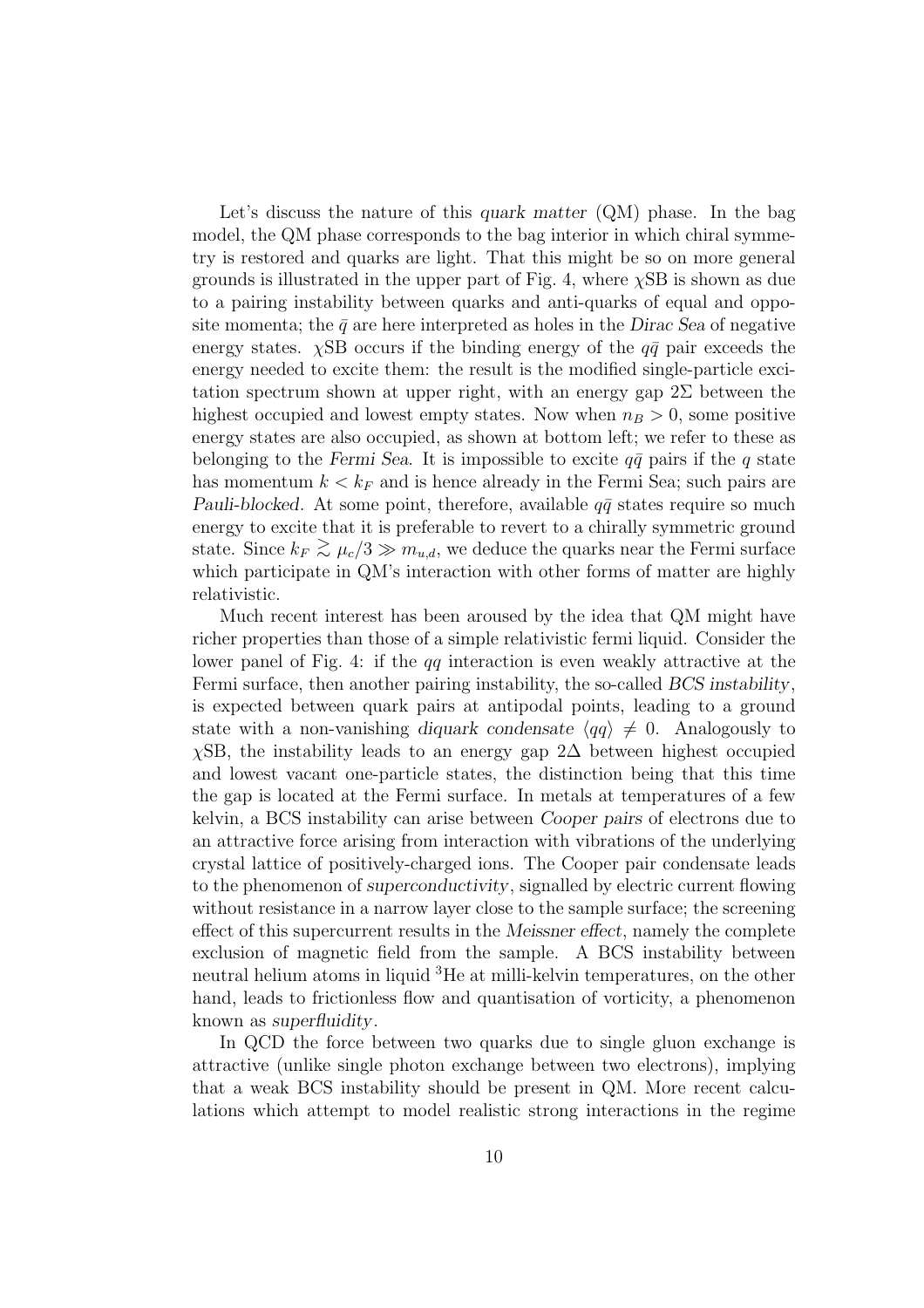$\mu \gtrsim \mu_c$  predict a much bigger effect, with  $\Delta$  as large as 10 - 100MeV. A crucial consideration, not applicable to  $\chi$ SB, is that the *qq* wavefunction is constrained by the Pauli Exclusion Principle. As a result the ground state is sensitive to the flavor composition of the available quarks. Suppose  $\mu/3$  is not much greater than  $m_s$ ; in this case  $k_{Fs} \ll k_{Fu,d}$  and pairing is effectively restricted to the two light flavors. The diquark condensate which thus forms is

$$
\langle qq \rangle_{2SC} = \epsilon^{\alpha\beta 3} \epsilon_{ab} \langle \psi_a^{\alpha}(k,\uparrow) \psi_b^{\beta}(-k,\downarrow) \rangle \neq 0. \tag{4}
$$

The quark spins are combined in an antisymmetric singlet state; the overall antisymmetry of (4) under quark exchange is then enforced by the alternating  $\epsilon$  tensors acting on flavor  $a,b = 1, 2$  and color  $\alpha, \beta = 1, \ldots, 3$  indices. Now, since the  $qq_{2SC}$  wavefunction is not color-neutral, we infer by analogy with the electrically-charged Cooper pair that the ground state is *color su*perconducting. The most immediate consequence is that out of the eight gluons, the five which carry color #3 acquire a mass of  $O(\Delta)$  and hence cannot penetrate QM over distances much greater than a screening length  $\sim \Delta^{-1}$ , in direct analogy with the Meissner effect in metallic superconductors.<sup>3</sup> The three gluons left massless carry combinations of only the first two colors. The  $qq_{2SC}$  wavefunction however, like the QGP, respects chiral symmetry; for this reason although the superconducting description will be the more natural for  $T \leq \Delta$ , there may well be no true transition separating 2SC and QGP phases, and we have shown them separated by a crossover in Fig. 1.

For larger  $\mu$ ,  $k_{Fs}$  should increase up to the point where strange quarks can participate in the pairing. In this case a more symmetric "color-flavorlocked" (CFL) condensate can form:

$$
\langle qq \rangle_{CFL} = \sum_{i} \epsilon^{\alpha \beta i} \epsilon_{abi} \langle \psi_a^{\alpha}(k, \uparrow) \psi_b^{\beta}(-k, \downarrow) \rangle \neq 0. \tag{5}
$$

If anything the CFL state is still more exotic; all 8 gluons are rendered massive implying color superconductivity, and chiral symmetry is also broken. Moreover, since the  $qq_{CFL}$  operator either creates or annihilates two units of baryon number,  $B$  is no longer a good quantum number – it can be shown that this B-violation leads to superfluidity. The CFL state is currently believed to be the stable ground state of matter as  $\mu \to \infty$ , and is shown as a distinct phase in Fig. 1.

<sup>&</sup>lt;sup>3</sup>In weak interaction physics the identical effect, now known as the Higgs phenomenon, arises as a consequence of the condensation of a scalar Higgs field and gives  $W^{\pm}$  and  $Z^{0}$ bosons masses of  $O(100 \text{GeV})$ , restricting the effective range of the weak interaction to  $10^{-18}$ m.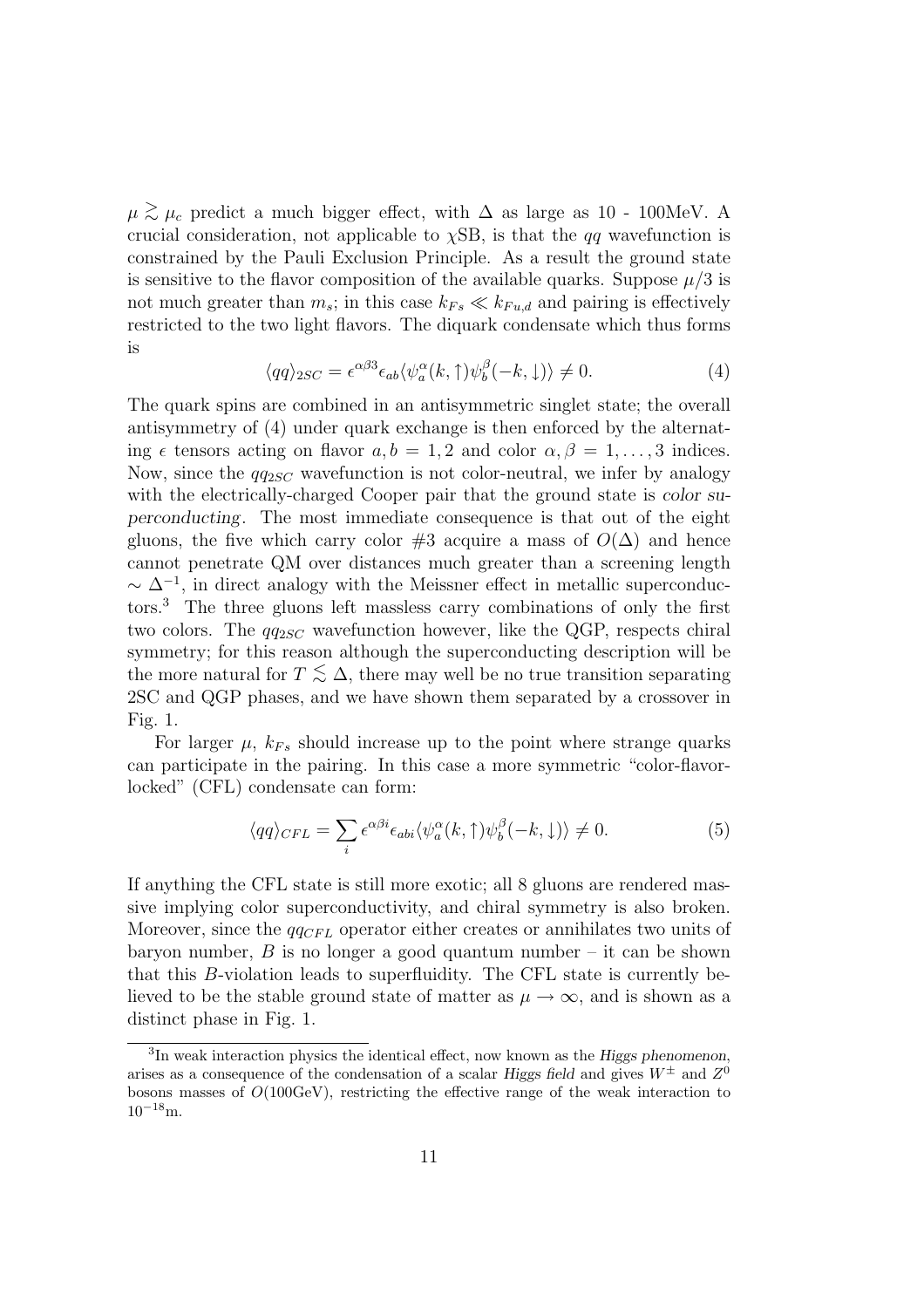## 5 Neutron Star

Where might QM be found? To reach the higher densities needed for QM an external pressure is needed; the most likely source is the gravitational binding in the compact astrophysical objects of mass  $O(10^{30} \text{kg})$  and radius  $O(10 \text{km})$ known as neutron stars. Neutron star central densities are estimated as lying in the range  $5 - 10n_{B0}$ . It may well turn out that our best experimental probe of QM will come through careful observation of the known neutron star population, focussing on quantities such as the rate of change of angular momentum, cooling rate, and magnetic field. One interesting possibility is that once  $\mu/3 \gtrsim m_s$ , the ground state of matter includes an appreciable fraction of strange quarks, and hence a composition  $\sim u ds$ ; neutron stars may actually be made of such strange quark matter (SQM). It is even conceivable, though unlikely, that SQM is the ground state for  $P = 0$ , and nuclear matter therefore only metastable. Observational and experimental evidence for these fascinating new phases may be difficult to acquire. Since neutron star temperatures are typically  $\lesssim 10$ MeV, it may seem that they are a natural place to look. However, two factors work against us; even if a neutron star has a QM core its bulk is probably normal nuclear matter, and color superconductivity is a phenomenon confined to the vicinity of the Fermi surface rather than the whole Fermi Sea and therefore has relatively little impact on the equation of state. Both imply that any effect of color superconductivity is likely to be quite subtle. One prediction is that a color superconducting core would stabilise neutron star magnetic fields and prevent them from decaying over cosmologically significant timescales. Another speculation concerns the formation of a neutron star by core collapse of a very massive star during a supernova explosion. During this violent event the star cools from ∼50MeV to ∼10MeV over a timescale of a few seconds by emission of massless weakly-interacting particles called neutrinos  $\nu$ ,  $\bar{\nu}$ . If a transition to superconducting QM occurs in this period,  $\nu$  - q scattering with  $k \lesssim \Delta$  will be Pauli-blocked, with the effect of making the core effectivelytransparent to neutrinos. They may emerge from the collapsing core in a sudden burst, rather than steadily diffusing out over 10-20 seconds as in standard collapse scenarios; it may be feasible to detect such a burst in terrestrial neutrino detectors [8].

<sup>&</sup>lt;sup>4</sup>An anti-neutrino is produced in the archetypal weak interaction,  $β$ -decay of the neutron, via  $d \rightarrow ue^{-}\bar{\nu}$ .